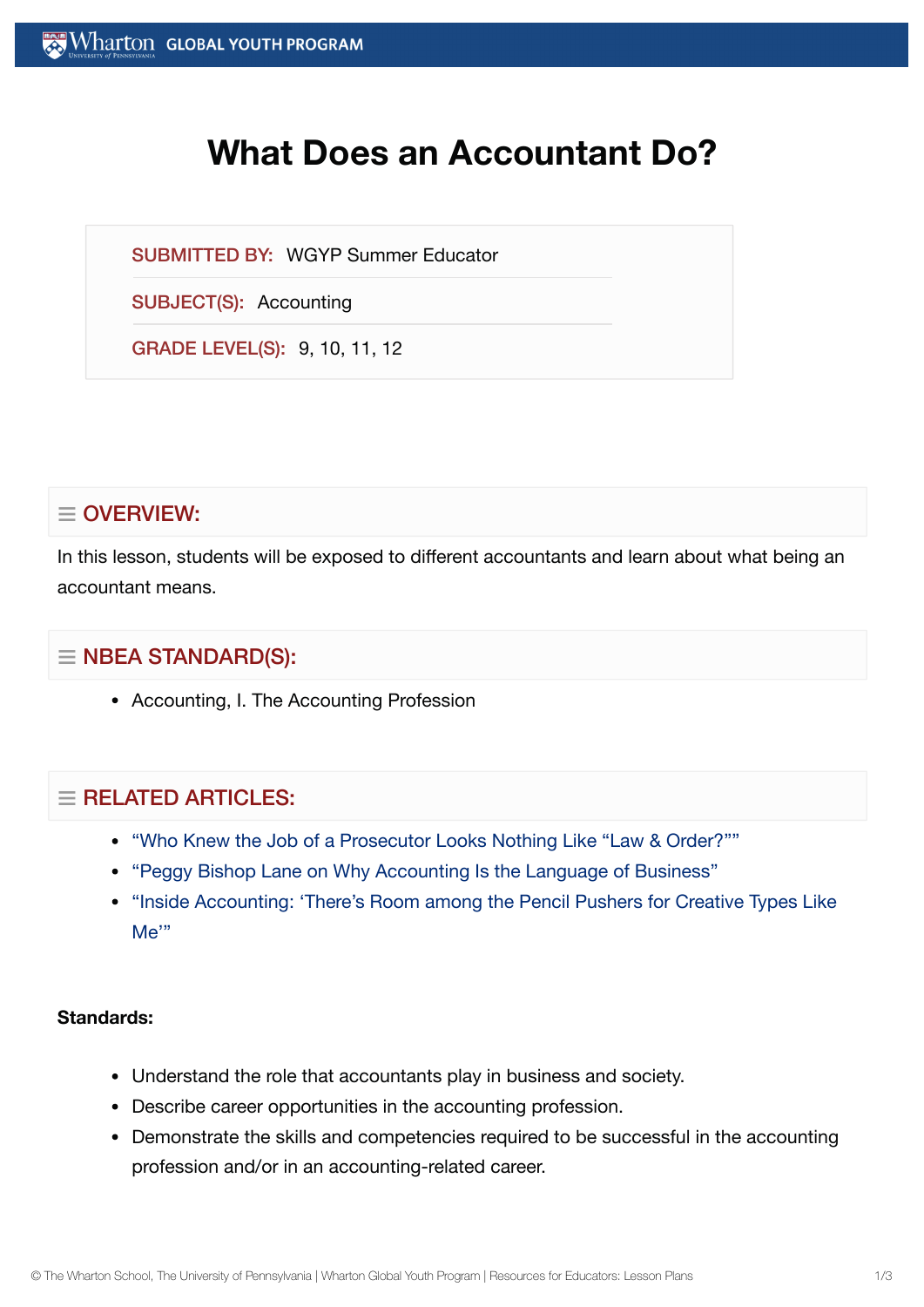#### **Common Core Standard(s):**

- CCR Standard for Speaking and Listening: Prepare for and participate effectively in a range of conversations and collaborations with diverse partners, building on others' ideas and expressing their own clearly and persuasively.
- CCR Standard for Speaking and Listening: Integrate and evaluate information presented in diverse media and formats, including visually, quantitatively, and orally.
- CCR Standard for Reading: Read closely to determine what the text says explicitly and to make logical inferences from it; cite specific textual evidence when writing or speaking to support conclusions drawn from the text.

**Objectives/Purposes:** Students will learn about the accounting professional

#### **Other Resources/Materials:**

Computer with Internet access

## **Activity Day:**

1. Do Now: On a piece of paper write your answers to the following questions: What do you think accountants do? What type of education, degrees and/or certifications do you need to be an accountant? What skills do accountants need to have?

2. As a class, read the article and answer the following questions:

- Who is JB King? What does she do? What is her message?
- What does this article tell you about accounting? Does this change your perspective about the profession?
- After reading the article, what have you learned about becoming an accountant?

3. Meeting some accountants. We are going to meet some accountants. On a piece of paper answer the following:

- Name of the accountant.
- What does he/she tell you about what accountants do?
- What advice does he/she give?
- What is the 1 thing you learned from this person?